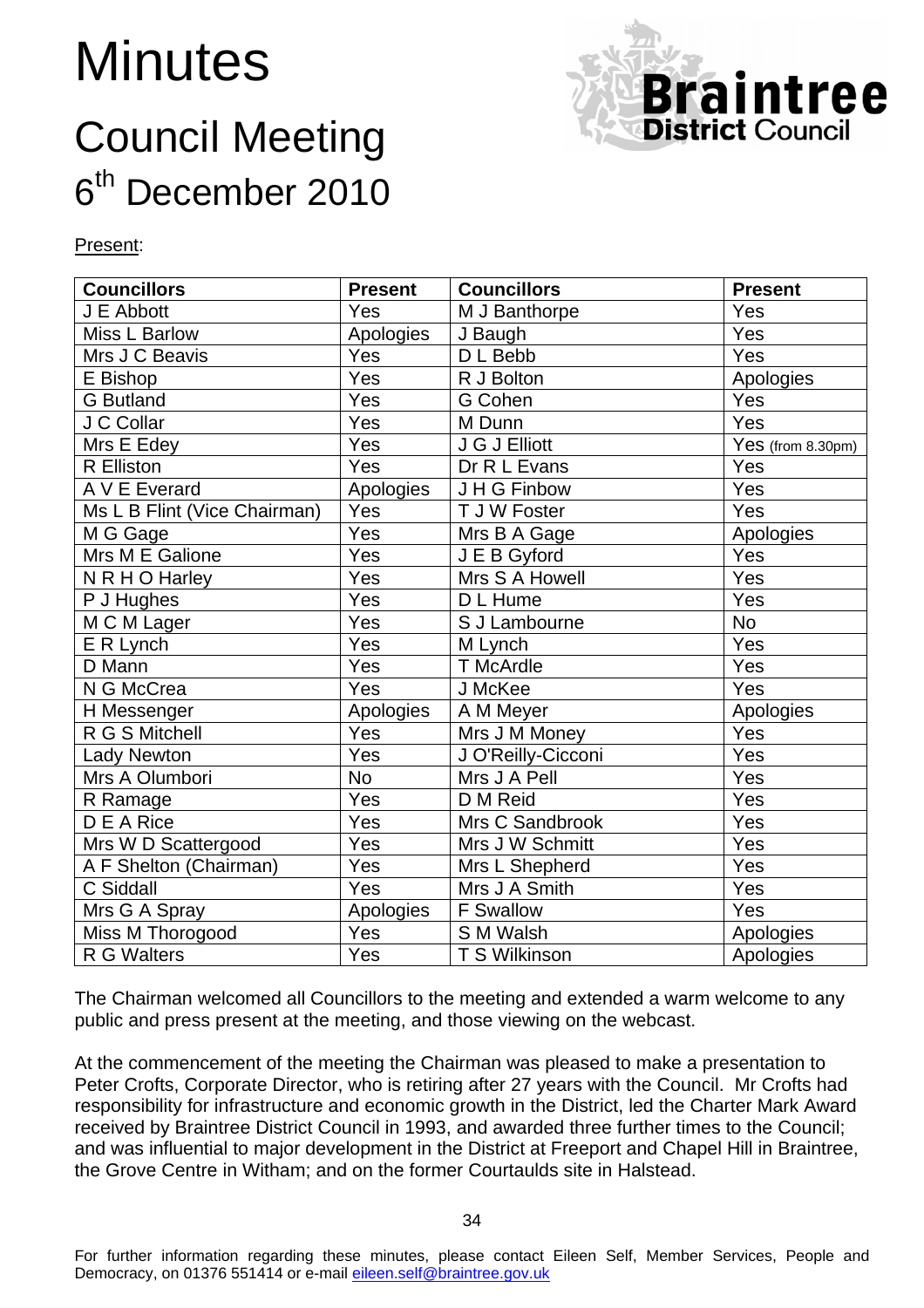Councillor Butland, Group Leader of the Conservative Party paid tribute to Peter and wished him a long and happy retirement. Reference was made to the extensive knowledge and professionalism of Peter, and the ability to seek solutions in difficult situations.

Councillor Mann, on behalf of the Labour Group, extended best wishes for a happy retirement, and on the many years he had known Peter, and the challenging periods during the Grove Centre development and for the introduction of wheelie-bins. It was advised that Councillors had appreciated Peter's knowledge, his sense of humour and wise counsel.

Councillor M Gage, Group Leader of the Halstead Residents' Association stated he had known Peter for many years as a professional officer, who had become a friend. Peter was a former resident of Halstead and he was wished a long and happy retirement.

Councillor Abbott, Group Leader of the Green Party, advised he had also known Peter over a long period, especially during matters on planning and the sustainability agenda. Peter was wished well for the future.

In response, Peter Crofts, thanked Councillors and colleagues for the presents and comments; and looked forward for spending more time with family and at football.

#### 39. **CHAIRMAN'S ANNOUNCEMENTS**

The Chairman referred to the following issues:-

**Essex Summer of Art 2010** – On 27<sup>th</sup> October 2010 the Chairman attended the unveiling of the Essex Legacy Art Relay Baton, an accumulation of Essex artist's work representing 14 Art Trails, created on a continuous 20 metre artwork scroll depicting the character of their locality. The Chairman considered the Braintree artist's best portrayed their parts of the District, and it is hoped the Braintree section will be available to display in the future.

**George Yard Community Carols –** Members were advised of Community Carols in George Yard, Braintree at 2.00pm on 11<sup>th</sup> December 2010.

**Long Service Awards – On 2<sup>nd</sup> December 2010, the Chairman was pleased to present** Long Service Awards to staff. A total of 69 staff were eligible for an Award, and ranged between 10 years and 50 years service to the Council – that results in 1,270 years worth of skills, knowledge and experience.

**Battle of Britain – 70th Anniversary –** The Chairman had pleasure in joining members of RAFA on 20<sup>th</sup> November 2010 to commemorate the  $70<sup>th</sup>$  Anniversary of the Battle of Britain. The area has active, successful local branches of the Association, especially for their welfare work.

**Coggeshall Old People's Welfare Association –** The Chairman reported that he had represented the Council at the Association's Christmas Lunch earlier on 6<sup>th</sup> December 2010, with approximately 80 older people in attendance. The strong community spirit of Coggeshall was referred to, and other engagements with Youth Clubs (that attracts 30 volunteers) holding their events in local churches – enabling use of the buildings for worship and activities.

**Engagements of Chairman and Vice Chairman –** The list of engagements attended by the Chairman and Vice Chairman between  $27<sup>th</sup>$  September and  $6<sup>th</sup>$  December 2010 was noted.

# 40. **DECLARATIONS OF INTEREST**

INFORMATION: The following interests were declared:-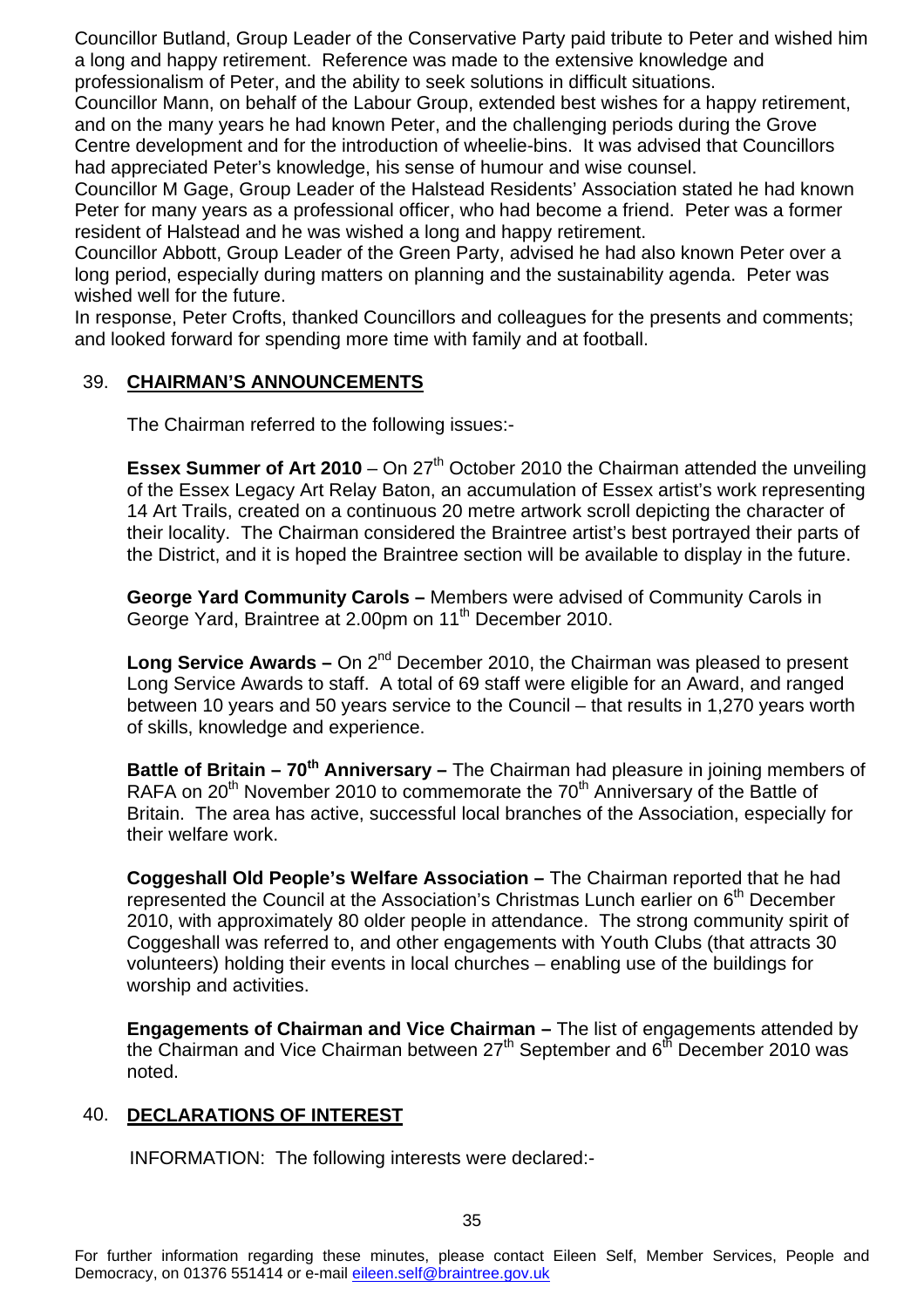- Councillor Mrs J A Pell declared a personal interest in Agenda Item 7 Report of the Task and Finish Group – Public Service Provision for Older People as a Trustee of Halstead Day Centre, who had been consulted on the report.
- Councillor Butland declared a personal interest in Agenda Item 6 Notice of Motion, Maternity Services in Braintree as he is Chairman of the Essex Health Overview and Scrutiny Committee.
- Councillor Lady Newton declared a personal interest in (i) Agenda Item 6 – Notice of Motion, Maternity Services in Braintree as a non-Executive Director of NHS Mid Essex, and (ii) Agenda Item 8(i) – Reference from Cabinet on Community Halls, Refurbishment of 19/21 Bocking End, Braintree as her husband is President of the Braintree and Bocking Community Association (BBCA) who are involved in the project.
- Councillor Walters declared a personal interest as a Member of Essex County Council for the item in Private Session in relation to an urgent decision taken by the Chief Executive.
- Councillor Baugh declared a personal interest in Agenda Item 8(i) Reference from Cabinet on Community Halls, Refurbishment of 19/21 Bocking End, Braintree as he is a Member of the Essex Overview and Scrutiny Committee who had been involved with community halls, and he also has helped in the Youth Club situated on BBCA premises.
- Councillor McArdle declared a personal interest in Agenda Item 8(i) Reference from Cabinet on Community Halls, Refurbishment of 19/21 Bocking End, Braintree as the Council representative on the BBCA, and has been involved with activities at the Association.
- Councillor Abbott declared a personal interest in Agenda Item 8(v) Reference from the Local Development Framework Panel as he is Chairman of Rivenhall Parish Council who had made representations on the LDF.
- Councillor Foster declared a personal interest as a customer of Barclays Bank, to which he made reference under Question Time (Agenda Item 10 (ii))

In accordance with the Code of Conduct all Members remained in the meeting for these items, unless stated otherwise, and took part in the debate and decision thereon.

# 41. **MINUTES**

**DECISION:** That the minutes of the meeting of Council held on 27<sup>th</sup> September 2010 be approved as a correct record and signed by the Chairman.

However, a Point of Order issue was raised by Councillor E R Lynch in relation to a question he wished to ask under Minutes of Meetings held in Public Session (Minute  $37(iv)$  refers) at that meeting and the Cabinet minutes of  $13<sup>th</sup>$  September 2010. At the Council meeting on 27<sup>th</sup> September 2010 his question had been ruled as an operational matter in accordance with the Council's Constitution and therefore not for discussion. Councillor Lynch, considered that Agenda Item 10(iv) Matters from Public Meetings allows for the type of question he was attempting to ask; and requested that the Chairman makes a definitive ruling.

Councillor Shelton, Chairman of the Council stated that only the accuracy of the minutes of Council on 27th September 2010 was currently being considered and that the outcome of this issue will be reported to the next Council meeting on 14<sup>th</sup> February 2011.

# 42. **QUESTION TIME**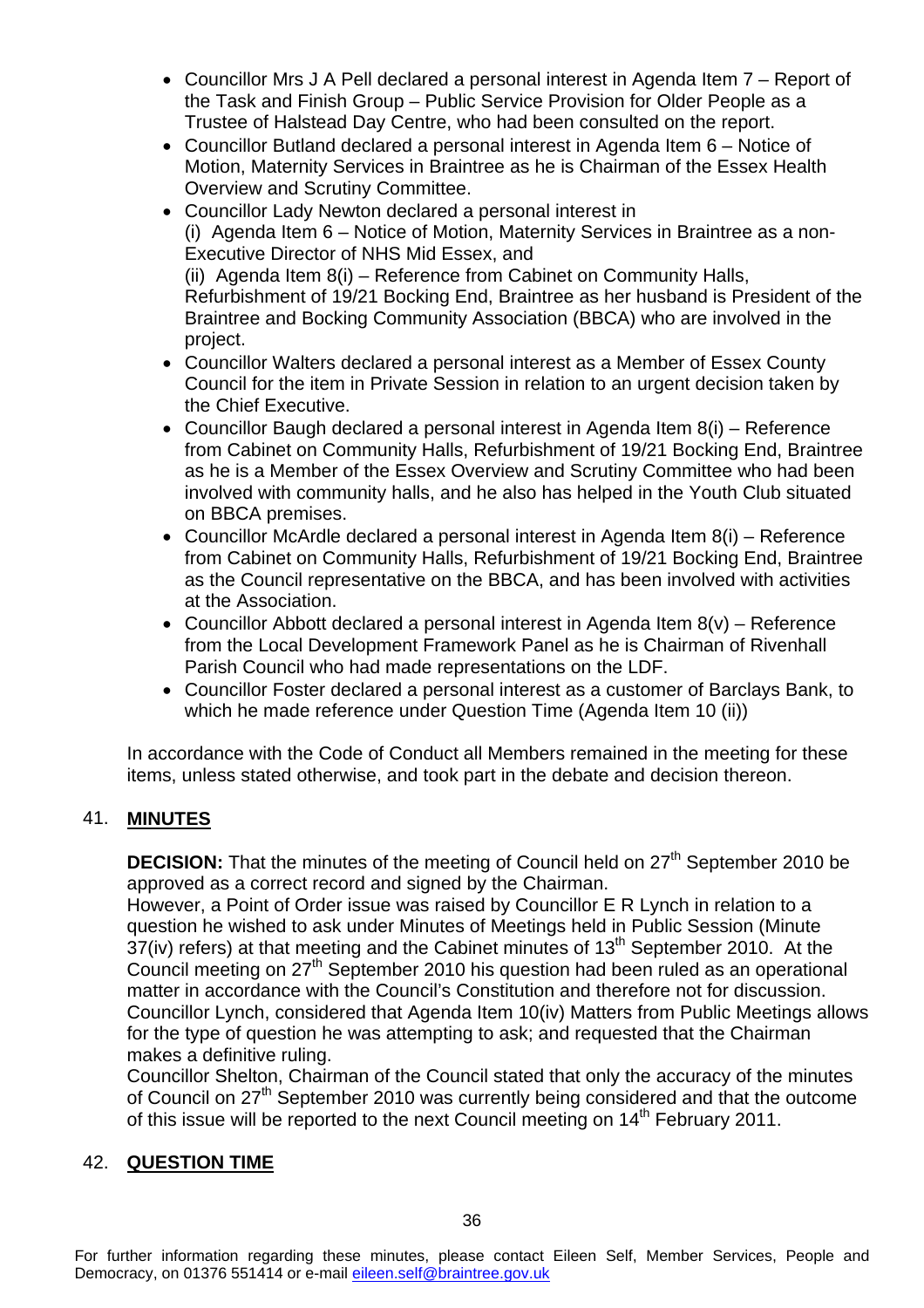INFORMATION: There were three statements made, a summary of which is contained in the Appendix to these Minutes.

#### 43. **NOTICE OF MOTION**

Councillor E R Lynch moved the motion as stated in the Agenda for the Council to reject the proposal to stop overnight stays for maternity provision as contained in the NHS Mid Essex discussion paper, and this was seconded by Ms M Thorogood.

Councillor Butland moved an amended Motion that had been circulated to all Councillors and this was seconded by Councillor Lager.

Councillor Lynch accepted the amended Motion as it strengthened the case for maintaining maternity services in Braintree.

Reference was made to the discussion paper and that consultation had been undertaken through Primary Care Trust (PCT) members – that only one Braintree Councillor could bring influence to. At present at the William Julien Courtauld hospital (WJC) parents are allowed to stay 24 hours following birth of their baby, whereas the new facility will require new mothers to go home within four hours of giving birth. Therefore, if a baby arrives at 10.00pm, mother and new born will be expected to go home at 2.00am, as the full service is only open 8.00am to 8.00pm.

Councillor Lynch made reference to the previous shutdown of maternity services in 2004 at the WJC (as quoted by Mrs Walton in Question Time) and that a protest march took place, and residents and the local M.P was involved. The support of the press in 2004, and on this occasion was noted; and Councillor Lynch moved the amended motion again and requested it be submitted to the PCT, the Essex Health Authority and the local M.P's. Other Councillors supported the motion and the need for 24 hour care, and urged further input by residents and Councillors at any consultation event.

A vote on the amended motion was taken and it was CARRIED; and on putting the substantive motion to the vote this was also CARRIED.

**DECISION:** That the following Motion be approved –

'This Council, while welcoming the maternity discussion paper rejects the proposal to stop any overnight stays at the new facility on the new site at the Old Day Hospital at this time.

It is delighted that the community midwifery service will be accessible in Braintree 24 hours a day, 365 days a year and those women in Braintree with straightforward pregnancies will be able to have their babies at home or in the Braintree birthing unit at any time, 24 hours a day.

The Council notes however that there is some concern locally about the proposal to instigate early discharge.

The Council accepts that some women will wish to return home at the earliest opportunity but it has concerns that for some new mothers this could be a potentially frightening experience, even after a straightforward birth.

The Council notes that there is no published evidence quoted in support of the proposed early discharge arrangement. It will also need to be convinced, as indeed will the health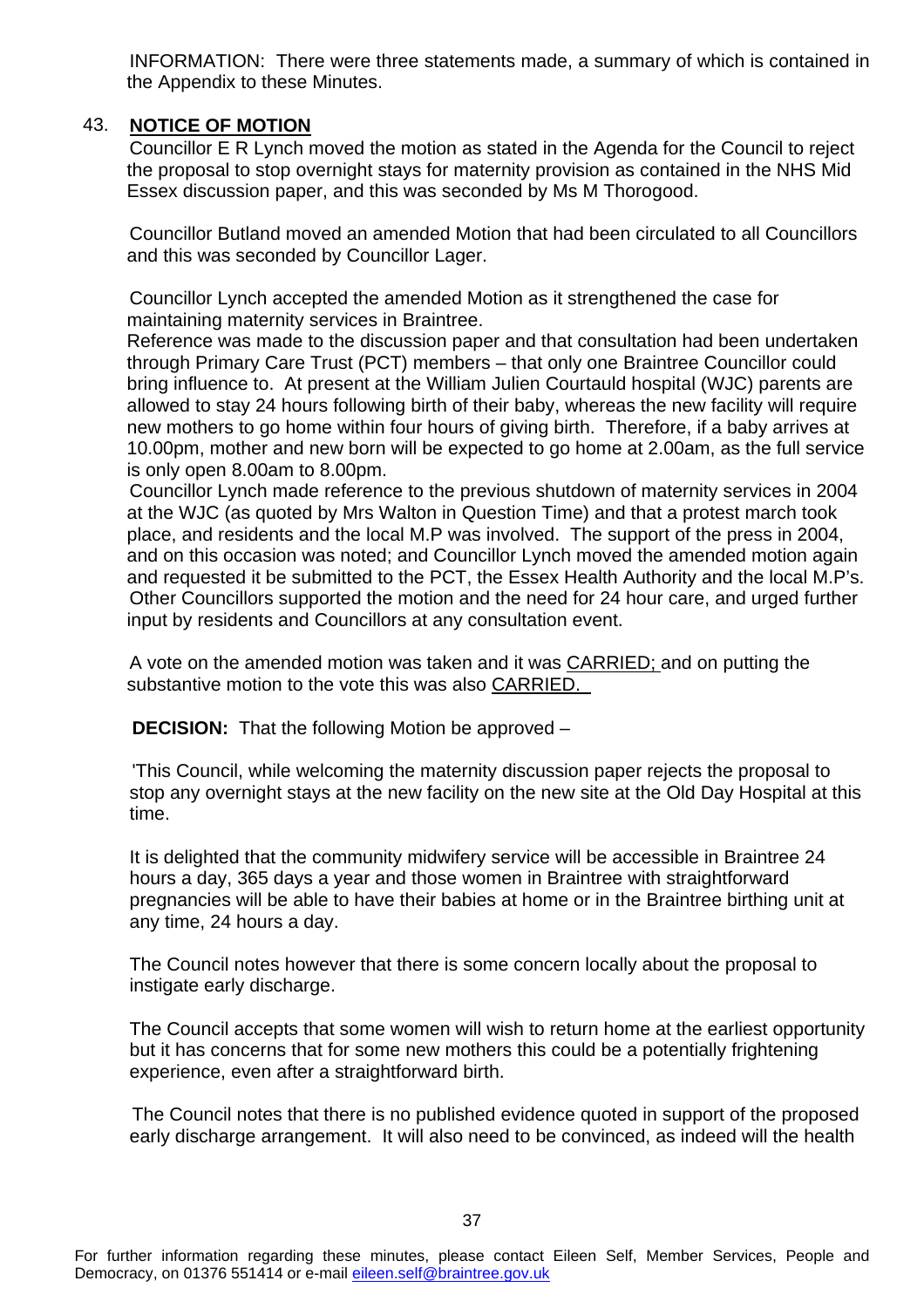commissioners, that the community maternity services will be able to provide the high quality post-natal care and support that is required.

The Council is therefore unable to support, at this time, the specific proposal to withdraw the facility for overnight stays'.

#### 44. **REPORT OF TASK AND FINISH GROUP – PUBLIC SERVICE PROVISION FOR OLDER PEOPLE**

Councillor R Ramage, Chairman of the Public Service Provision for Older People Task and Finish Group, presented the report on the Group's findings. It had been recognised at their initial meeting in February 2010 that the Task and Finish Group had a vast topic area and decided to focus on elements that can make a difference. Meetings with key representatives had identified the community needs of older people and that support was required for them to stay active into old age, and the challenges involved. The over 65 year old category is expected to reach 42,700 by 2030 in the Braintree District. Reference was also made to various accesses to information routes, including that 62% of people over 65 years do not internet access. Further references to Decent Homes Standards, the provision of a handyman service, and for use of community transport were all noted.

Councillor Ramage thanked colleagues on the Task and Finish Group and Council Officers for their support and commitment.

Councillor Gyford referred to the Age Concern Essex reference in the report, and specifically the provision of accessible toilet facilities to a good standard and security. This item had been omitted from the recommendations of the Group and an amendment was moved– that would be referred to Cabinet for consideration. Councillor Ramage agreed to this addition, and moved all recommendations.

Councillor M G Gage highlighted the need for Councillors to be involved with Task and Finish Group work in the future, and praised the outcome of this Group.

#### **DECISION:**

(1) That Recommendation 2) of the Task and Finish Group be amended and referred to Cabinet

 'Ensure the needs of older people are considered into the planning and design of public places, for example ensuring there is adequate seating available in town centres, and equally toilet facilities should be easily accessible, of a good standard and secure'.

(2) That the report of the Public Service Provision for Older People Task and Finish Group be noted, including the amendment above, and be referred to Cabinet on  $31<sup>st</sup>$ January 2011 for consideration

#### 45. **POLICY RECOMMENDATIONS AND REFERENCES (PUBLIC SESSION)**

Cabinet –  $22<sup>nd</sup>$  November 2010

(i) Community Halls - Refurbishment of 19/21 Bocking End, Braintree

Councillor Siddall, Deputy Cabinet Member for Clean, Green and Safe, presented the recommendation regarding refurbishment of the Council-owned property at 19/21 Bocking End, Braintree.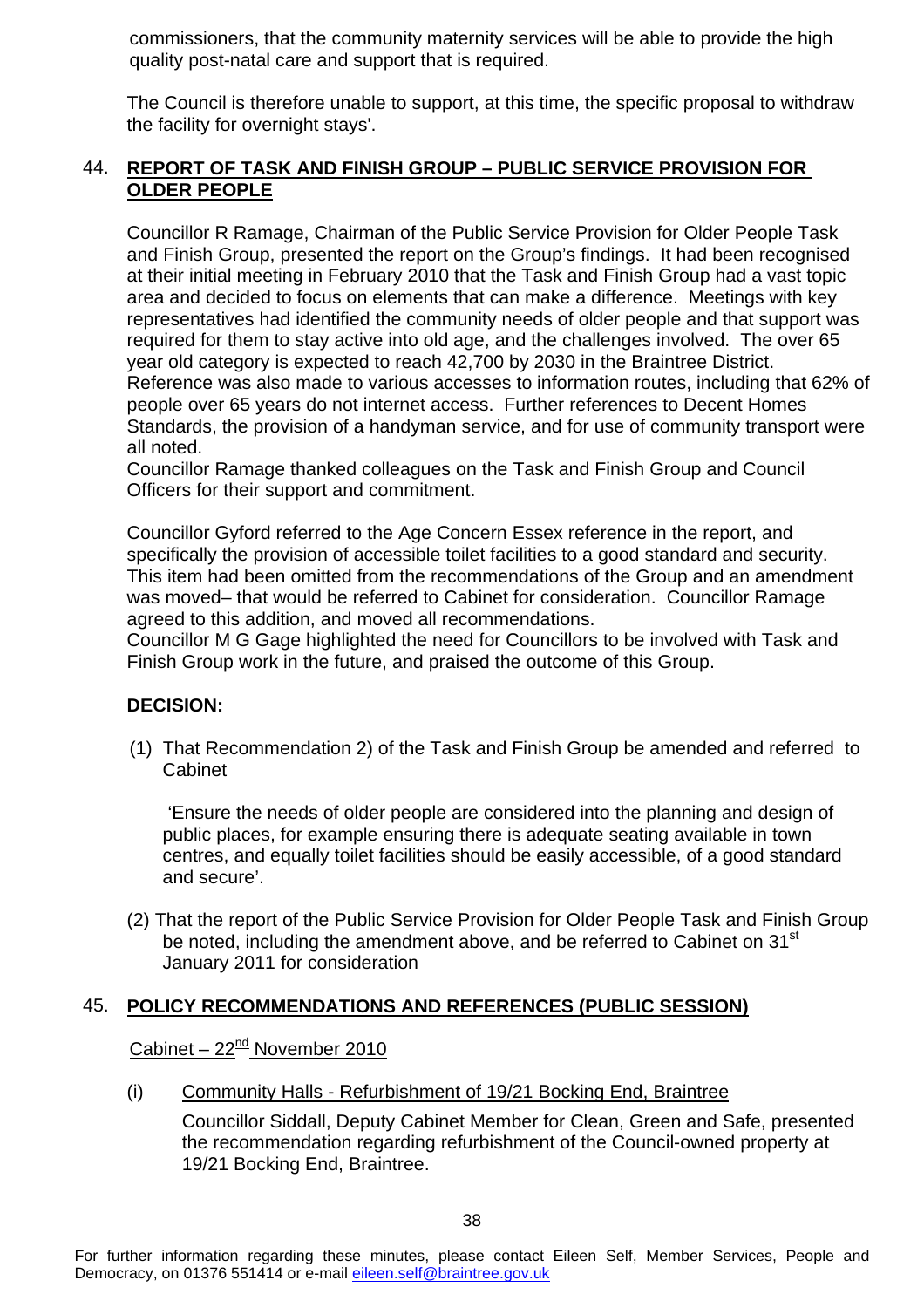It was clarified that a large room would be included in the refurbishment to accommodate activities for the BBCA, and that overall provision of space would be equivalent to their existing site.

A query was raised as to why the BBCA present premises in Victoria Street, Braintree could not be rebuilt on site as it is accessible to users being adjacent to the bus station and located in the town centre. It was advised that this would compromise the town centre development behind the Town Hall in Braintree and impact on costs, whereas the Bocking End site fits the needs of the BBCA. It was noted that the report contains detail of this.

**DECISION:** That the capital allocation of £450,000 be approved for the refurbishment of 19/21 Bocking End, Braintree in order that the Braintree and Bocking Community Association is relocated under the terms of their current lease.

#### (ii) Financial Procedure Rules

Councillor Lager, Cabinet Member for Efficiency and Resources, referred to the revised Financial Procedure Rules and moved recommendation for their adoption, and for the Council's Constitution to be amended.

Councillor Gyford queried whether Item 2.3(a) in the report should quote a calendar date for the budget strategy being submitted to Cabinet – instead of 'prior to the commencement of the annual budget cycle'. In answer, Councillor Lager did not consider this necessary.

#### **DECISION:**

- 1. That the revised Financial Procedure Rules be adopted by Council for inclusion in the Council's Constitution.
- 2. That the Monitoring Officer be authorised to make the necessary amendments to the Constitution.

#### (iii) Proposed Changes to the Petitions Scheme

Councillor Butland, Leader of the Council, presented the revised process for dealing with petitions.

Councillor Abbott raised issues regarding elected Members not being able to present or organise petitions; that any Member should have the ability to move a motion for action on the petition, and whether the changes would retrospectively effect the decision of the Overview and Scrutiny Committee of  $27<sup>th</sup>$  October 2010. Councillor Butland explained that the revised process relates to petitions brought forward by the public, and does not restrict Members in organising a petition or submitting a Notice of Motion, making a statement to the Council or submitting a Written Question. The proposing of a motion at Council by the Portfolio Holder will be voted upon and determined by all Councillors present. With regard to the Appeal Process received at the Overview and Scrutiny Committee, this was determined by the rules applicable at that time.

#### **DECISION:**

- 1. That the changes proposed by the Local Government Reform Sub-Group be incorporated into the Petitions Scheme.
- 2. That the Monitoring Officer be authorised to make the necessary amendments to the Constitution and Petitions Scheme.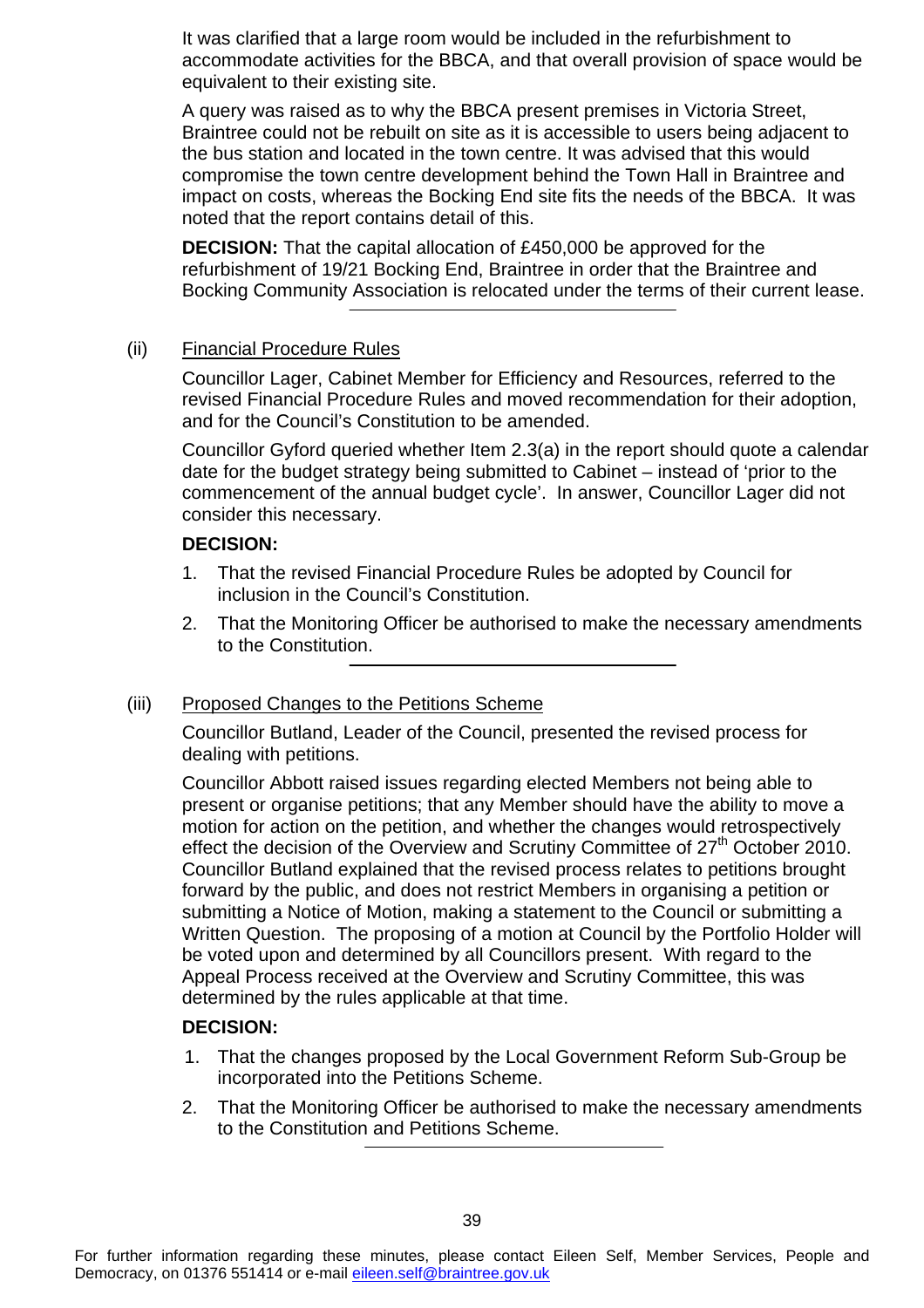#### (iv) Decision Making Arrangements

Councillor Butland referred to Mr Roll's statement in Question Time, and advised that consultation on the Strong Leader/Elected Mayor model had appeared on the Council website, and in the local press. However, the Council did adhere to Government advice that widespread engagement was not required as there are Government proposals for change in the Localism Bill. Therefore, the Strong Leader model was proposed until the Bill is implemented.

Councillor Gyford made an observation on what he saw as an overall weakening of the backbencher's role and an ability to challenge the strong leadership that would result from proposals to reduce the number of Committees. Councillor Butland agreed accountability was important and believed this would be possible postelection and suggested a cross-party discussion be held to determine a process to hold the Cabinet to account.

Two further comments were made by Members, regarding the opportunity for residents and local Councillors to raise concerns through a local forum that will be considered by Cabinet; and for all local press publications to be utilised in consultation processes to ensure full district and cross boundary contact.

#### **DECISION:**

- 1. That the Strong Leader model be adopted.
- 2. That the implementation date is  $8<sup>th</sup>$  May 2011.
- 3. For the avoidance of doubt, that the Leader elected under the current arrangements shall be the Leader for the purposes of the Strong Leader model until the Annual General Meeting on 26<sup>th</sup> May 2011.
- 4. That the Monitoring Officer be authorised to make the necessary amendments to the Constitution in order to implement the Strong Leader model.

Local Development Framework Panel –  $1<sup>st</sup>$  December 2010

(v) (a) Planning Legislation - Impact on the Core Strategy

Councillor McCrea, Chairman of the Local Development Framework Panel, presented the minute extract regarding the Council's Core Strategy and compliance with the Regional Strategy in relation for gypsy and traveller accommodation.

**DECISION:** That no changes be made to the Core Strategy Submission Draft despite the recent High Court decision that Regional Spatial Strategies have not been abolished.

(b) Addendum of Focused and Minor Changes to the Braintree District Core Strategy Submission Draft – Consultation October 2010

Councillor McCrea presented the minute extract.

Councillor Abbott referred to key consultation processes and on localism, the Big Society and opportunity for views of the public. An example was stated of Silver End residents, local Parish Council and Ward Members who had requested reference for a museum in Silver End to be included in the draft submission, and it had not been re-instated.

Councillor McCrea responded to this and further advised that the museum issue would be covered later in the process, in the Master Plan, together with a similar provision in Sible Hedingham.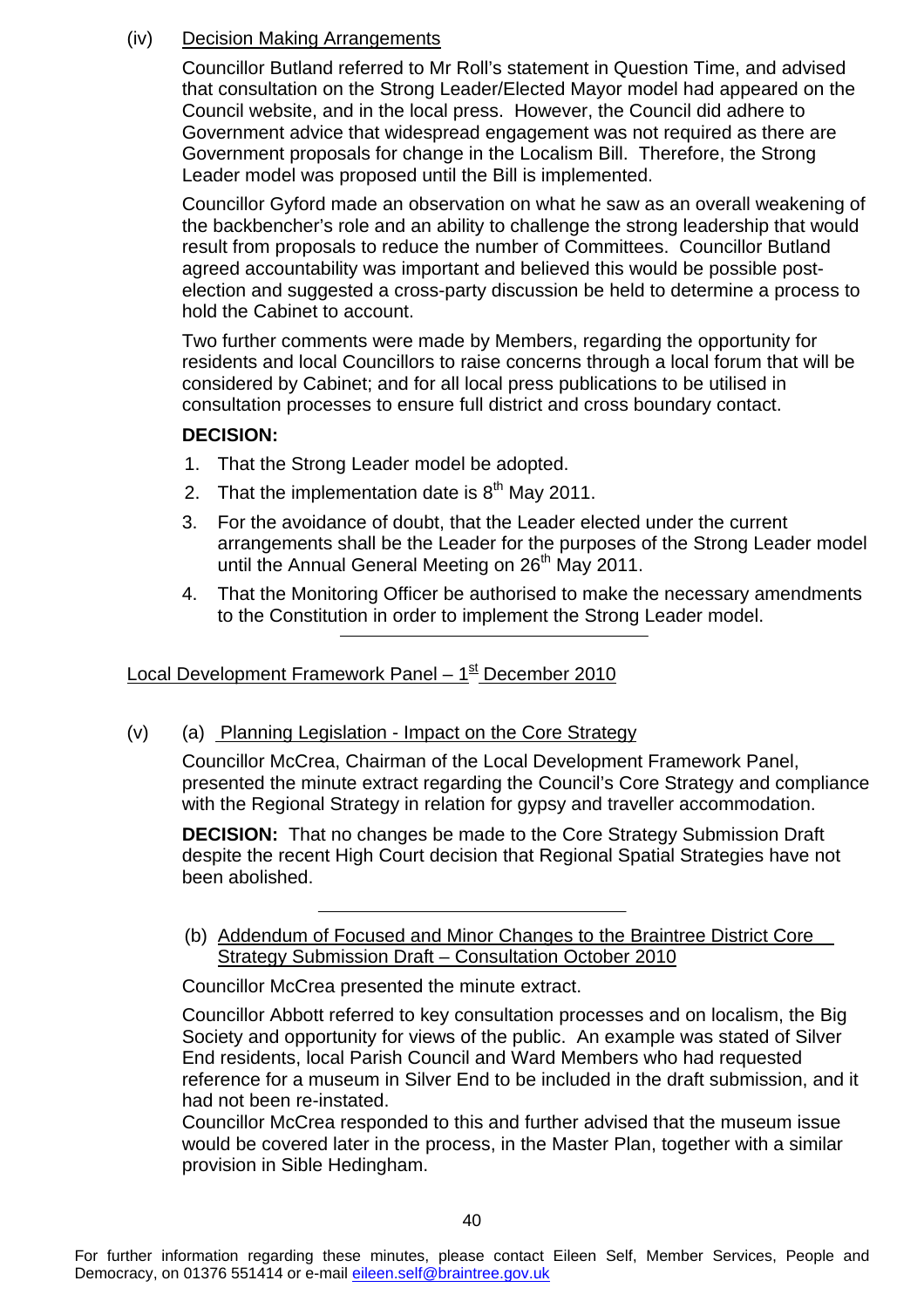**DECISION:** That the comments submitted following public consultation on the Addendum of Focused and Minor Changes be noted and Officers authorised to submit the Core Strategy Submission Draft, plus the Focused and Minor Changes, to the Secretary of State.

#### 46. **STATEMENTS BY MEMBERS (PUBLIC SESSION)**

INFORMATION: No statements were made.

#### 47 **QUESTION TIME (PUBLIC SESSION)**

#### (i) **Reports from the Leader and Cabinet Members**

INFORMATION: Consideration was given to the written reports of the Leader and Cabinet Members.

#### Councillor Butland, Leader of the Council

The Leader of the Council provided a detailed statement at the meeting. Reference was made to the Cabinet reports of  $7<sup>th</sup>$  December 2010 and the Council's task to find **£1.5m savings** through greater efficiencies and merged services. The grant settlement from Government had not been received and figures had been produced using current data. The challenges for the Council over the next four years and to grasp all opportunities – whilst making savings and protecting services – are to be explored. Councillor Butland had met with the Leader of Colchester Borough Council, Councillor Turrell with the proposal for a joint Chief Executive, between the two Councils and to explore the benefits and risks for a joint management structure also. It was emphasised there would be no merging of Councils and a report on the management options will be received at Cabinet on 31<sup>st</sup> January 2011. At Cabinet on  $7<sup>th</sup>$  December 2010 it will be reported of a project being developed between Braintree District Council, Brentwood Borough Council and Essex County Council for a **combined Regulatory Service,** including environmental health functions and Trading Standards. This forms part of the Council's proposals for shared services, changes to structures and promoting more partnerships with the public. The Leader also advised of a proposed **Memorandum of Understanding** between Braintree District Council, Brentwood Borough Council and Essex County Council for working together to achieve greater efficiencies.

On 11<sup>th</sup> November 2010 a meeting had been held between Leaders of County and Borough Councils in Essex, with Essex County Council members to promote a strong commitment collectively across the county for the changing and challenging times ahead in local authorities. An update to this will be provided at a **Members Evening** to take place in January 2011.

Other information included an Essex County Council initiative on Healthy People – to be delivered at a local level; the impact of the Localism Bill on how planning issues are dealt with, and the role of Planning Committees, neighbourhoods and planning policy; and on social housing.

There were no questions to the Leader's report.

#### Councillor Lady Newton, Housing and Well-Being

Councillor Lady Newton had no further additions to her report.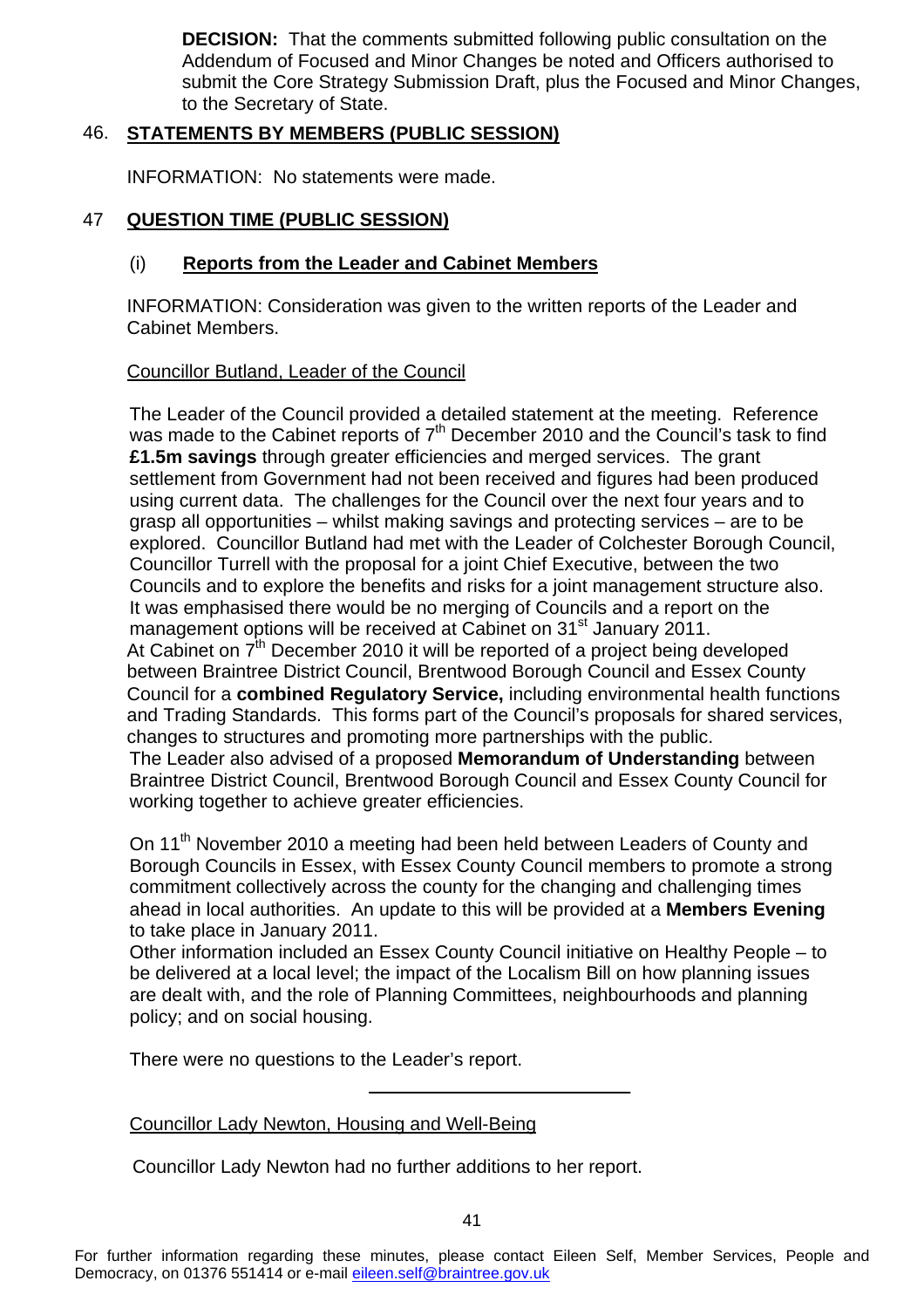With regard to **Mill Lane Bowls Club in Witham**, Councillor Dr Evans queried if it was only the management being transferred, not including the green. Councillor Lady Newton confirmed it was the entire facility.

#### Councillor Mrs Schmitt, Clean, Green and Safe

Councillor Mrs Schmitt extended her congratulations to Council staff who had worked hard to ensure the local town centres in the district remained open and accessible in the recent bad weather.

Councillor Dr Evans expressed his congratulations on the success of the Green Heart initiative, and the imposition of fines through Environmental Enforcement. A query was raised regarding the project under Community Development for **Witham Public Hall.**  This was clarified as being for decorating of the hall.

Councillor E R Lynch referred to **'Speedwatch'** initiatives, and advised that from 1st April 2011 a charge of £200 per year is to be introduced for the groups/residents running their local 'Speedwatch'. He believed that the Council should oppose this charge. Councillor Mrs Schmitt stated that the Police are to meet every Group in January 2011, and advised waiting until this time.

Councillor Mrs Galione reported that her local Parish had not received their **Spring bulbs,** and queried if planting would need to be delayed until the Autumn. It was clarified that bulbs can still be planted during January and February.

#### Councillor Walters, Environment and Sustainability

Councillor Walters also paid tribute to Council staff – refuse staff – who had worked hard during the inclement weather.

Councillor Dr Evans referred to the **Solar Energy** reference in the report, and a 20 acre solar pv panel array at Big Deere Lodge Field, Church Street, Belchamp St Paul; and continued to question the estimated output of the facility. Councillor Walters advised he would provide a written reply to all Councillors.

Councillor E R Lynch queried the role of the Highways Authority and their policy for **gritting of bus routes** during cold weather and why Beckers Green Road in Braintree had been omitted. It was agreed that Councillor Lynch would contact Councillor Walters by email, as the issue was an ECC matter.

#### Councillor Harley, Enterprise and Culture

Councillor Harley had no further additions to his report.

Councillor Mrs Pell made reference to the **Three Towns Development** and requested that local Ward Members are advised of the new owners of land east of the High Street, Halstead before any announcement is made. Councillor M Gage also supported this request and stated that confidentiality will be maintained. Councillor Harley noted the requests.

Councillor Abbott considered the report on the **Braintree Loop** as disappointing, and urged Members and Officers to continue pressure. Councillor Harley also expressed his disappointment to the news that initial findings of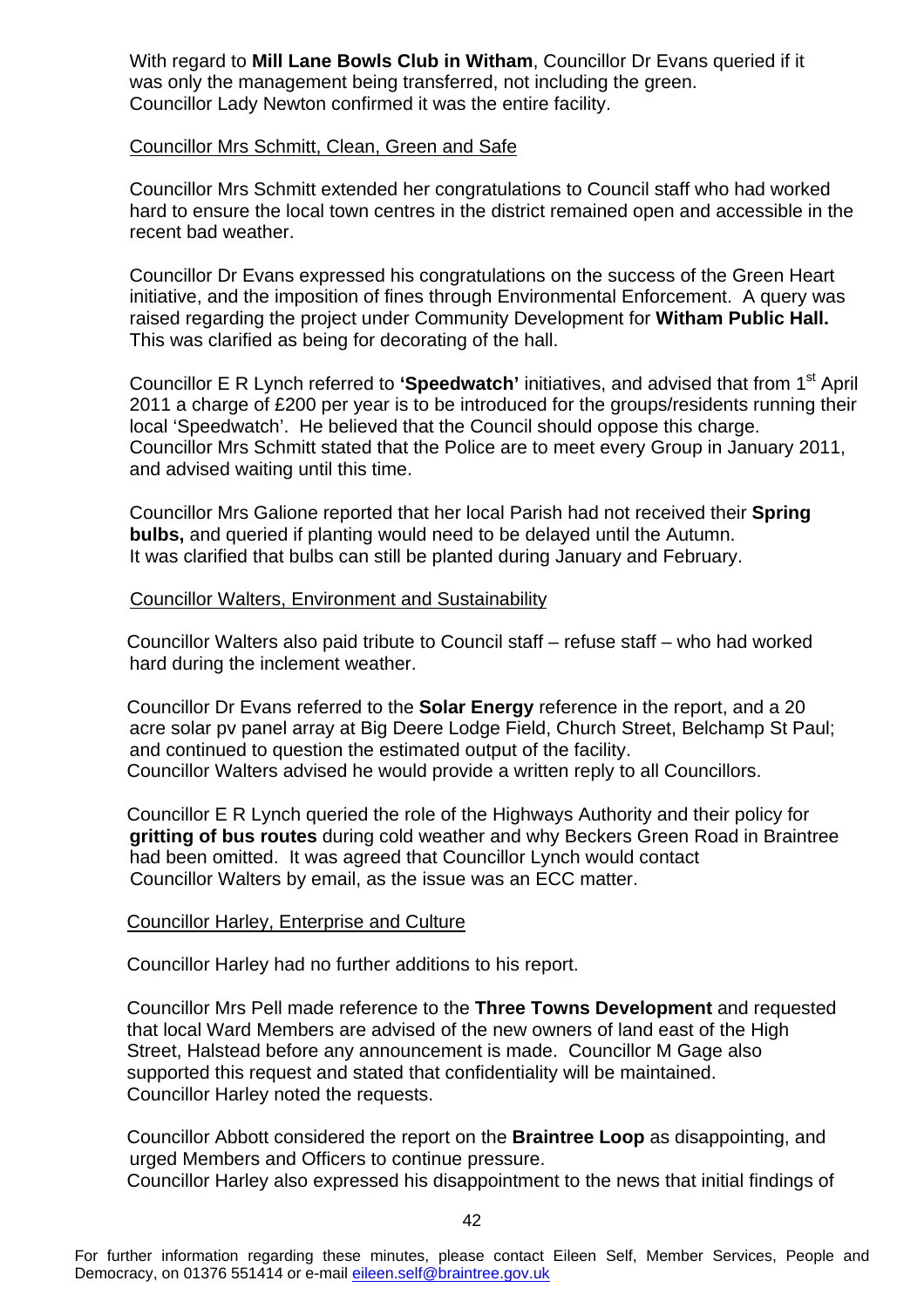the study had reported that while it is feasible, it could only accommodate trains operating out of the rush hour, due to scheduling complications at the main line at Witham. However, a meeting with Network Rail is planned and the Council will continue to maintain pressure.

#### Councillor Mrs Beavis, Customers and Community Support

Councillor Mrs Beavis had no further additions to her report, and there were no questions raised.

#### Councillor Lager, Efficiency and Resources

Councillor Lager had no further additions to his report.

Councillor Dr Evans referred to the last Council meeting, and the encouraging news that **Mayland House in Witham** may have a prospective buyer, and continued to request an update on the current position.

In response, Councillor Lager stated that negotiations are continuing, and will be brought to a conclusion. However, it was reported that the Council had removed the furniture from Mayland House, with a result of costs decreasing from £30,000 to £21,000 per month.

#### (ii) **Oral Questions**

INFORMATION: Members were invited to ask any questions of the Leader on nonoperational matters and the following questions were asked: -

Councillor Foster reported that Barclays Bank is proposing to close their branch in Kelvedon that serves residents and businesses in the Kelvedon, Feering and Coggeshall areas. This would result with people having to travel to Witham or Tiptree to transact their business.

In response, Councillor Butland agreed this is unfortunate for local people, and that many large organisations are leaving rural areas. He agreed to write with Councillor Foster to Barclays Bank advising of the disquiet shared as a Council, the local views, and to query other arrangements or ways of banking can be transacted in Kelvedon and include how older people without transport can reach another bank.

# (iii) **Chairmen's Statements**

INFORMATION: No statements were made.

#### (iv) **Meetings in Public Session**

INFORMATION: Members were invited to raise any matters arising from meetings that had been held in public session since the last Council meeting on  $27<sup>th</sup>$  September 2010.

Councillor Hughes referred to the meeting of the Overview and Scrutiny Committee held on 27<sup>th</sup> October 2010, and Minute 39 – Petitions Process, Appeal, Silver End Village Hall, Councillors Abbott and Hughes. The decision stated that a scrutiny review would be instigated and it was questioned when this would take place.

Councillor M G Gage, Chairman of the Overview and Scrutiny Committee, advised he would respond on this issue over the next few days.

# 48. **BUSINESS OF EXTERNAL ORGANISATIONS**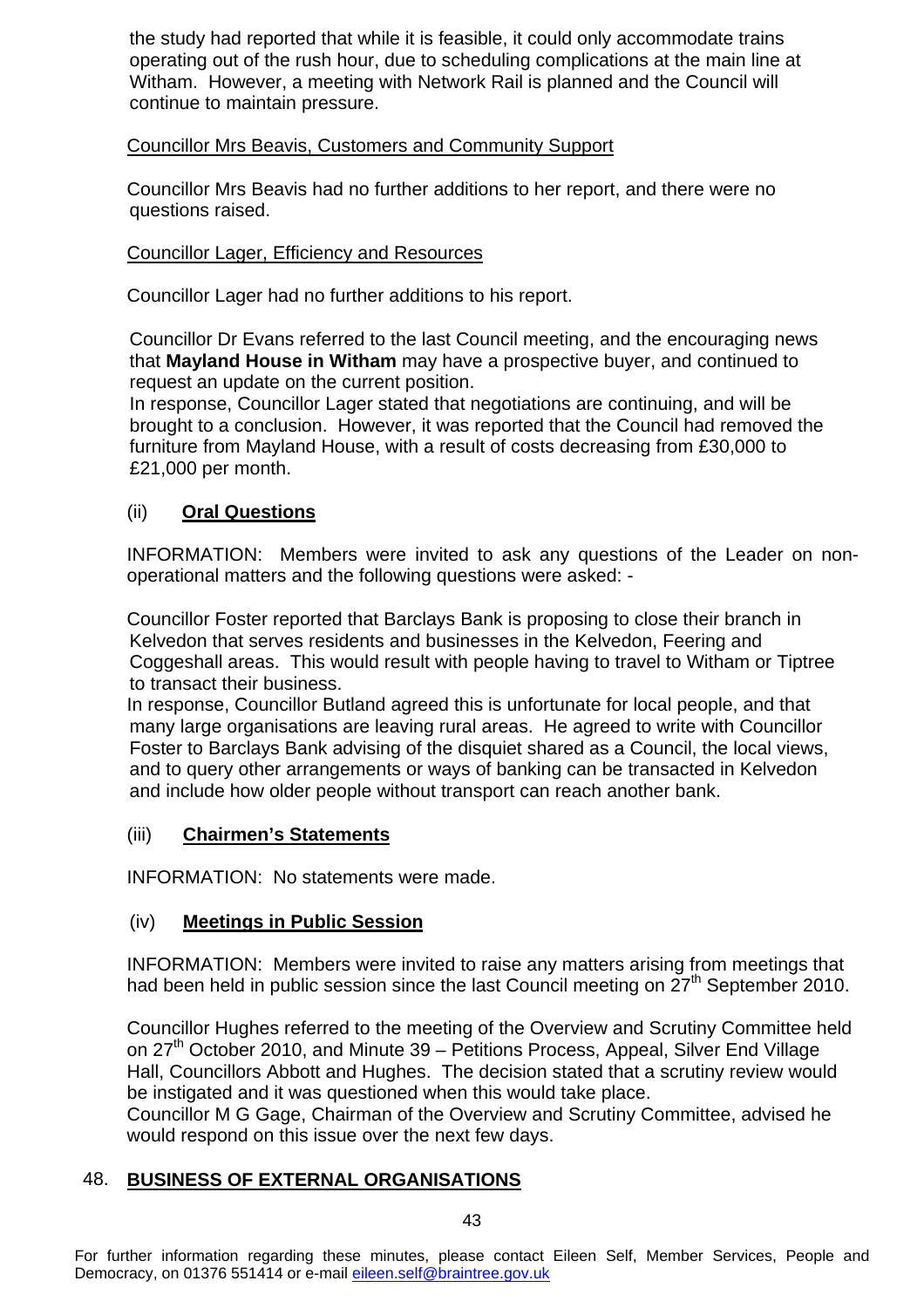INFORMATION: There were no reports received from Council representatives on external organisations.

At the close of Public Session the Chairman, on behalf of the Council, wished everyone a Happy Christmas and prosperous New Year.

#### \*\*\*\*\*\*\*\*\*\*\*\*\*\*\*\*\*\*\*\*\*\*\*\*\*\*\*\*\*\*\*\*\*

Exclusion of Public and Press: -

That under Section 100(A)(4) of the Local Government Act 1972, the public and press be excluded from the meeting for the following item of business on the grounds that it involves the likely disclosure of exempt information as defined in the paragraph 3 of Part 1 of Schedule 12(A) of the Act.

*Although the following items were taken in Private Session the Minutes do not contain any confidential information and are therefore admissible in the public domain.* 

#### **PRIVATE SESSION**

#### 49. **STATEMENTS BY MEMBERS - PRIVATE SESSION**

INFORMATION: No statements were made.

#### 50. **QUESTIONS BY MEMBERS - PRIVATE SESSION**

#### (i) **Reports from the Leader and Cabinet Members**

INFORMATION: There were no further reports.

#### (ii) **Oral Questions**

INFORMATION: No questions were asked.

#### (iii) **Chairmen's Statements**

INFORMATION: No statements were made.

#### (iv) **Minutes of Meetings (Private Session)**

INFORMATION: Members were invited to raise any matters arising from meetings that had been held in private session since the last Council meeting on 27<sup>th</sup> September 2010. No issues were raised.

#### 51. **POLICY RECOMMENDATIONS AND REFERENCES (PRIVATE SESSION) & URGENT DECISION BY THE CHIEF EXECUTIVE**

Local Development Framework Panel –  $1<sup>st</sup>$  December 2010

Proposed Purchase of Land

Consideration was given to the minute extract advising that ownership of a property on a busy road junction in Braintree would facilitate a Highways improvement scheme to improve traffic flows and junction access.

The opportunity for the Council to purchase the property would allow for the highway to be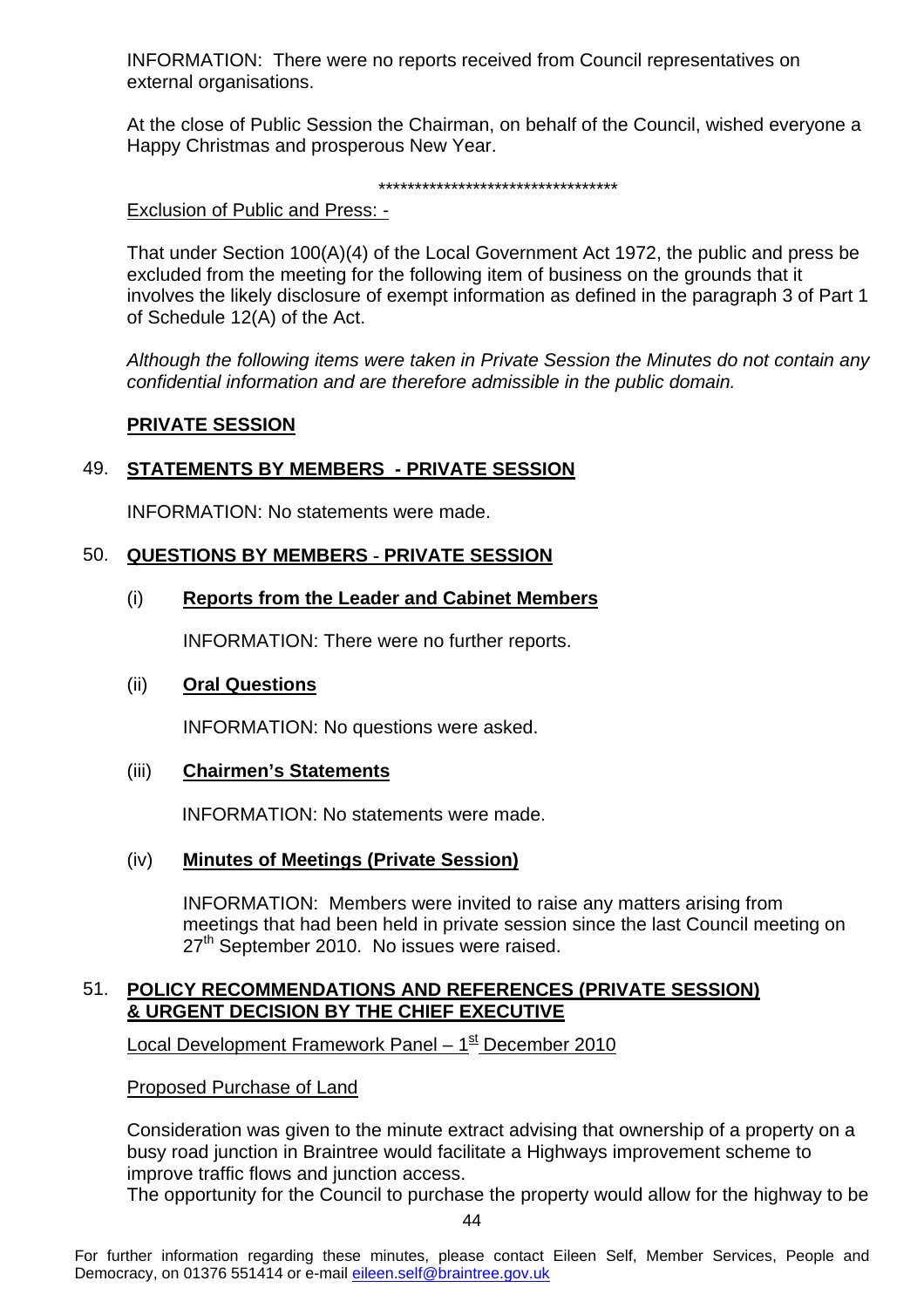widened allowing HGV movements, two way traffic, and removal of traffic lights.

#### Urgent Decision by the Chief Executive

The Leader of the Council presented details of an Urgent Decision taken by the Chief Executive in accordance with Part 3, Section 5, Paragraph 10 of the Council's Constitution, in relation to a proposed traffic scheme in Braintree.

#### **DECISION:**

- 1. That Growth Area Funding be used for the purchase, demolition and associated costs of a property in Braintree.
- 2. That the Urgent Decision made by the Chief Executive on 1<sup>st</sup> December 2010 be noted

The meeting commenced at 7.15pm and closed at 9.40pm.

Councillor A F Shelton (Chairman)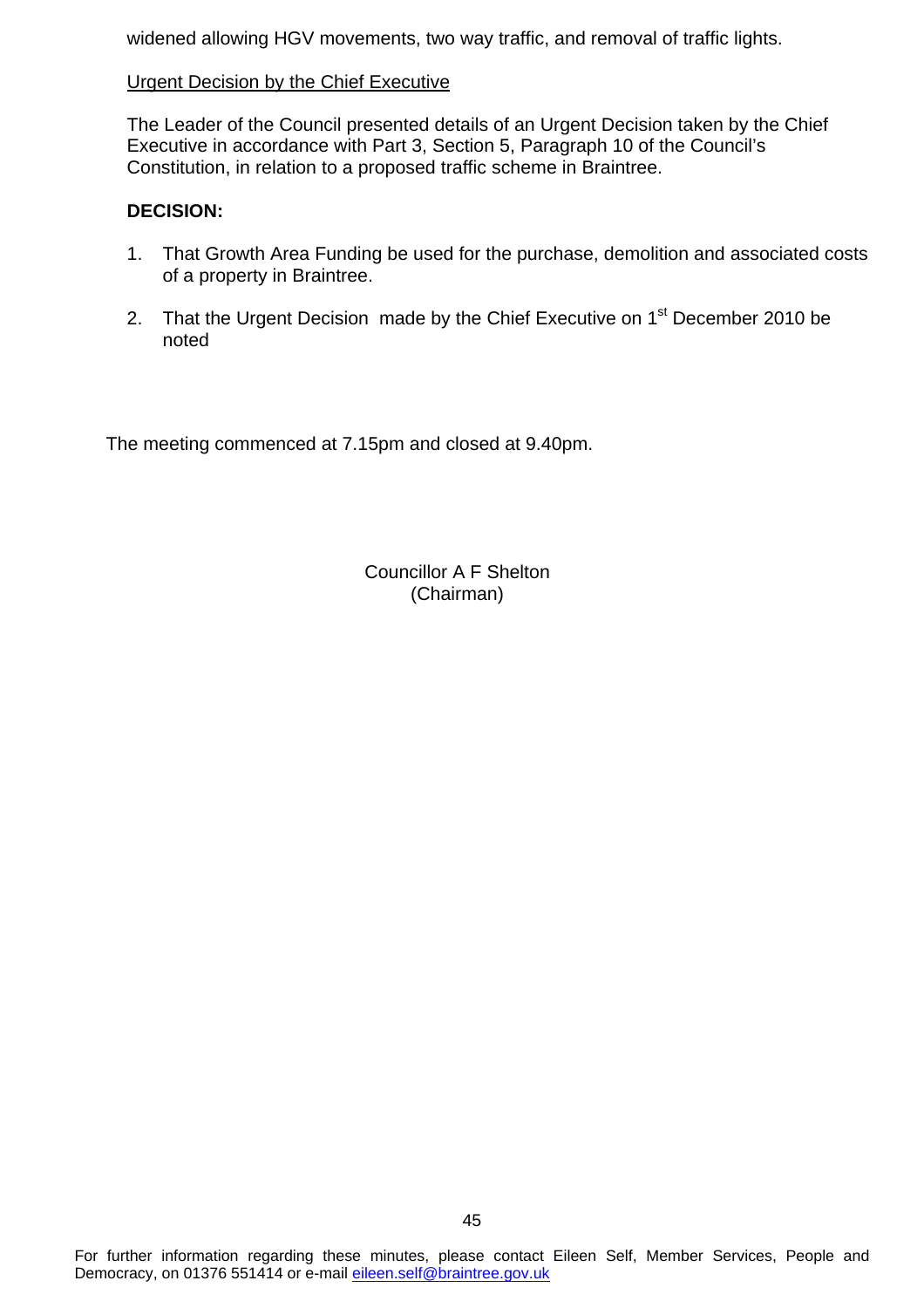# APPENDIX

# COUNCIL MEETING

# $6<sup>TH</sup>$  DECEMBER 2010

# PUBLIC QUESTION TIME

#### Summary of Questions Asked / Statements Made During Public Question Time

#### 1. Statement by Mrs Juliet Walton, 51 Constable Way, Black Notley Agenda Item 6 – Maternity Service in Braintree

 Mrs Walton referred to her previous involvement on maternity services in Braintree in 2004, and the campaign at the William Julien Courtauld (WJC) hospital that resulted with WJC reopening 24 hours per day. Reference was made to certain maternity cases at that time – a baby being born in the car park, and a mother in labour having to travel to St Peter's hospital in Maldon. It was considered that similar cases could happen again if 24 hours maternity provision is not maintained in Braintree and Members were requested to support the Motion on maternity services, and ensure 24 hour care.

2. Statement by Mrs Glenda Dixey, representing Park Pre-School, Halstead Regarding the proposed closure of Halstead Senior Citizens' Centre, New Street, Halstead

Mrs Dixey reported that Park Pre-School has regular attendance by 85 children, with 12 staff members, and is an unofficial co-operative with a good reputation; holds a waiting list for children; is Ofsted approved, and serves the local community. It is understood that the building is near its end of life, but the Park Pre-School has been a good tenant for 35 years maintaining the premises inside and out, and have nowhere else in Halstead to use.

Mrs Dixey requested that Park Pre-School be allowed to remain open until the end of July 2012 – instead of the proposed date of  $31<sup>st</sup>$  March 2012 – to allow for the summer term of the academic year to be completed.

*Councillor Butland, the Leader of the Council, stated that the request to enable the Pre-School to complete their full school year can be supported. A report is to be produced on the new community facility in Halstead and the usage of the proposed facility and availability of community groups to manage it, could be beneficial to this issue.* 

3. Statement by Mr Vernon Rolls, 8 Croft Close, Braintree Agenda Item 8(ii) Financial Procedure Rules and Item 8(iv) Decision Making **Arrangements** 

 Mr Rolls advised that he was speaking from a personal viewpoint, and not on behalf of the BBCA.

 Firstly, Mr Rolls spoke on the Financial Rules and Responsibilities report and the role of the Audit Committee being a main issue in the document. Further in the report the differing functions of the Overview and Scrutiny Committee and the Audit Committee are set out, and Mr Rolls continued to refer to the cost savings